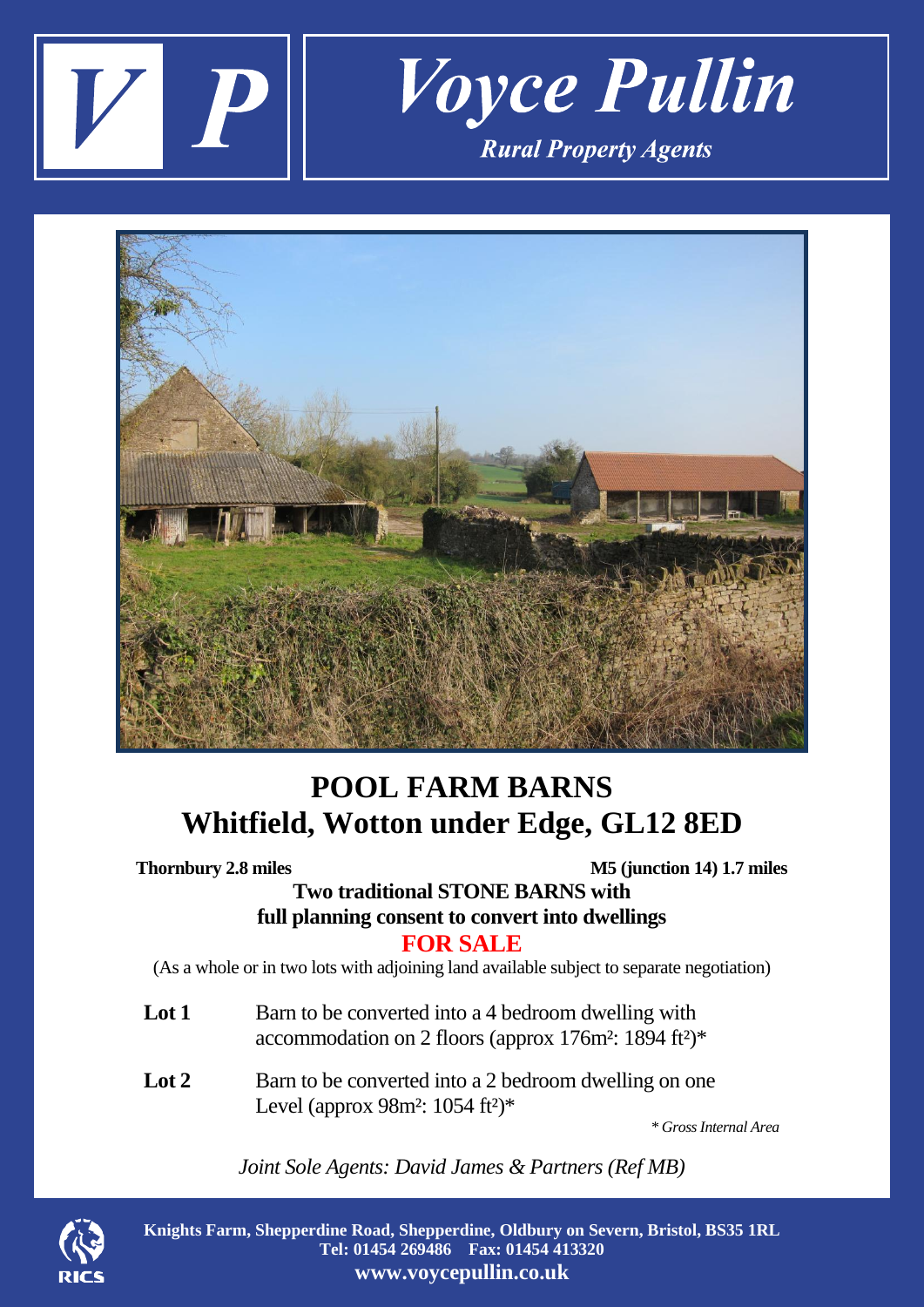### **POOL FARM BARNS, WHITFIELD, WOTTON UNDER EDGE**

#### **GENERAL REMARKS**

#### **Situation & Description**

The site comprises the original farmyard to Pool Farm, Whitfield which is conveniently situated some 2.8 miles from Thornbury and with easy aaccess to the motorway network (M5 junction 14 - 1.7 miles). The site enjoys open views over the adjoining countryside. There are two stone barns both with the benefit of detailed planning permission to convert into private dwellings.

### **Tenure & Possession**

The property is offered with Freehold Tenure and Vacant Possession will be given upon completion.

#### **Services**

Mains water is currently laid onto the site. *Note:* For the avoidance of doubt it is suggested that the benefit of the existing supply is sold with Lot 1.

Mains electricity is available adjacent to the site.

Private Drainage - To be shared system between the two units.

Prospective buyers should make their own enquiries with the relevant service providers to ensure that adequate supplies can be made available for their specific requirements.

*Note:* The necessary rights over the respective properties and the Vendors' retained land will be granted and/or reserved in respect of services.

#### **Access**

It is the Vendors intention to form a basic access drive which will be owned by the Purchaser of Lot 1 but subject to rights of access for Lot 2.

#### **Planning**

The property is sold with the benefit of Planning Permission (Ref PT10/3362/F). The permission is subject to a number of conditions some of which the Vendors are currently seeking to discharge. Prospective Buyers should carefully read the permission including the Additional Information.

The Decision Notice and Plans are available on the Local Authority website or can be viewed at the Offices of the Joint Selling Agents. The planning consent includes a condition to remove the existing agricultural buildings situated on land shown as Lot 4. The area shown shaded green on the Plan is not included in the planning permission and is agricultural only.

#### **Additional Land**

Additional land shown as Lots 3 and 4 is also available to purchasers subject to separate negotiation. In all the site area amounts to approximately 1.88 acres (0.76 hectares).

#### **Local Authority**

South Gloucestershire Council Planning Office PO Box 2081 Bristol BS35 9BP Tel: 01454 868004 **[www.southglos.gov.uk](http://www.southglos.gov.uk/)**

#### **Viewing**

By prior appointment with the Joint Selling Agents 01454 269486 / 01453 843720

#### **Directions**

From Junction 14 of the M5 join the A38 and travel south towards Thornbury, the property will be found on the right hand side after approximately 1.5 miles and immediately before the right hand turn signed Thornbury.

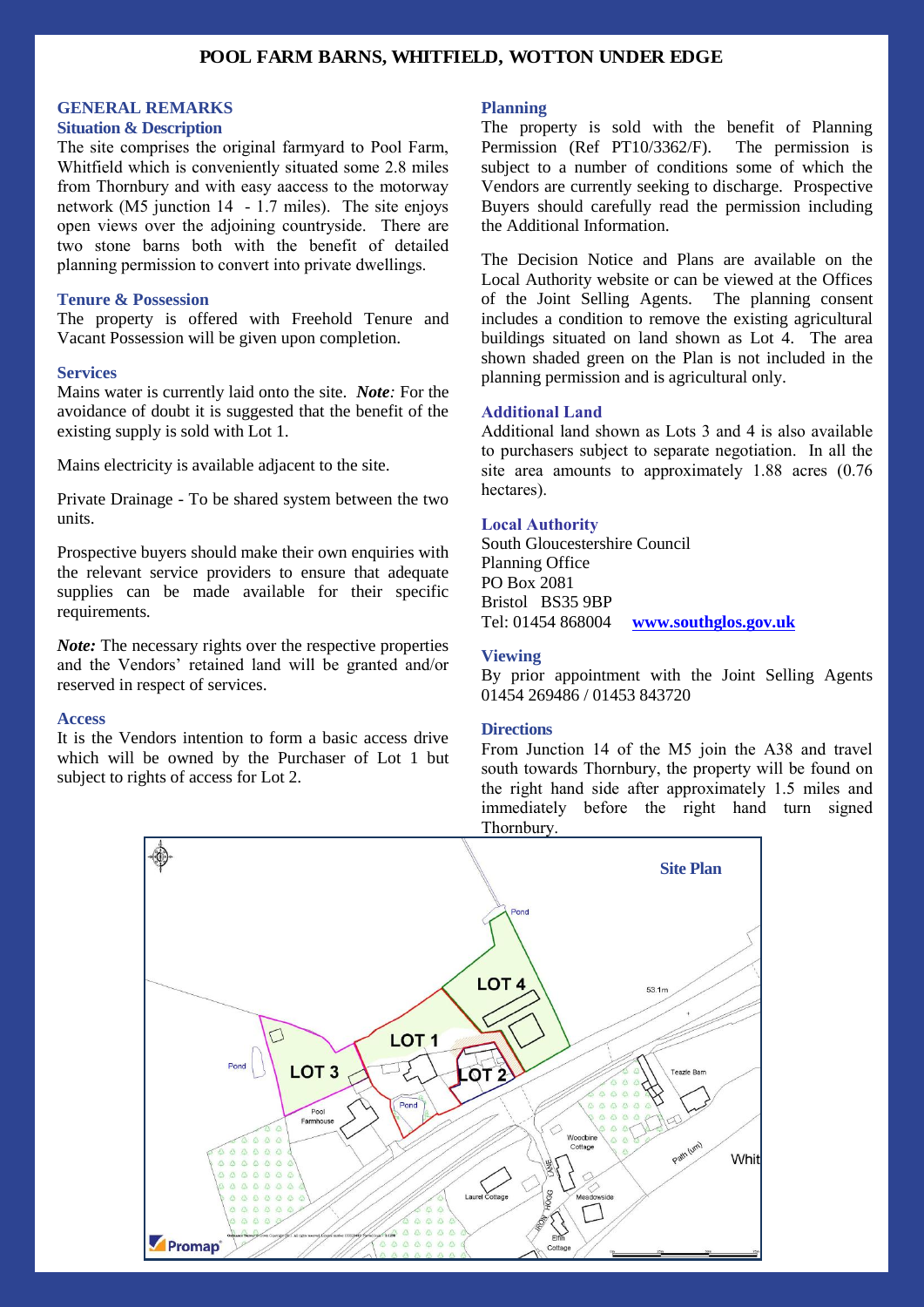## **Lot 1**

![](_page_2_Picture_1.jpeg)

![](_page_2_Picture_2.jpeg)

![](_page_2_Figure_3.jpeg)

#### **Important Notice: (to be read by all prospective purchasers)**

**Voyce Pullin hereby gives notice for the Vendor, whose agents they are and for themselves as follows: 1 These particulars are prepared for the guidance of intending purchasers, intended to give a fair overall description of the property. 2 These particulars do not constitute or form part of an offer or contract. 3 Any prospective purchasers must satisfy themselves by inspection, survey or otherwise as to the structural condition, general condition or working order of any buildings, fences, gates, services, equipment or other**  facilities forming part of the holding on offer and not to rely on any descriptions or information set out in these particulars as a statement of fact. 4 Descriptions, dimensions, **reference to permission/user of the property or condition of same, whether set out in these particulars, on the plan, verbally or otherwise given, are given in good faith, believed to be correct. Intending purchasers must however satisfy themselves and not rely on them as representations or statements of fact. 5 Any area measurements, dimensions or distances**  given are approximate only and must not be relied upon for any future use. 6 Where these particulars refer to a particular use of the premises this is not intended as a statement **that any necessary planning, other consents or building regulations are in place and these matters must be verified by intending purchasers. 7 No responsibility will be accepted by Voyce Pullin or the vendor for any expense incurred by prospective purchasers or their Agents. 8 Any information set out in these particulars, is given without responsibility on the part of the vendors or Voyce Pullin and no person in the employment of Voyce Pullin has any authority to make or give any statement, representation or warranty whatsoever, in relation to the property.**